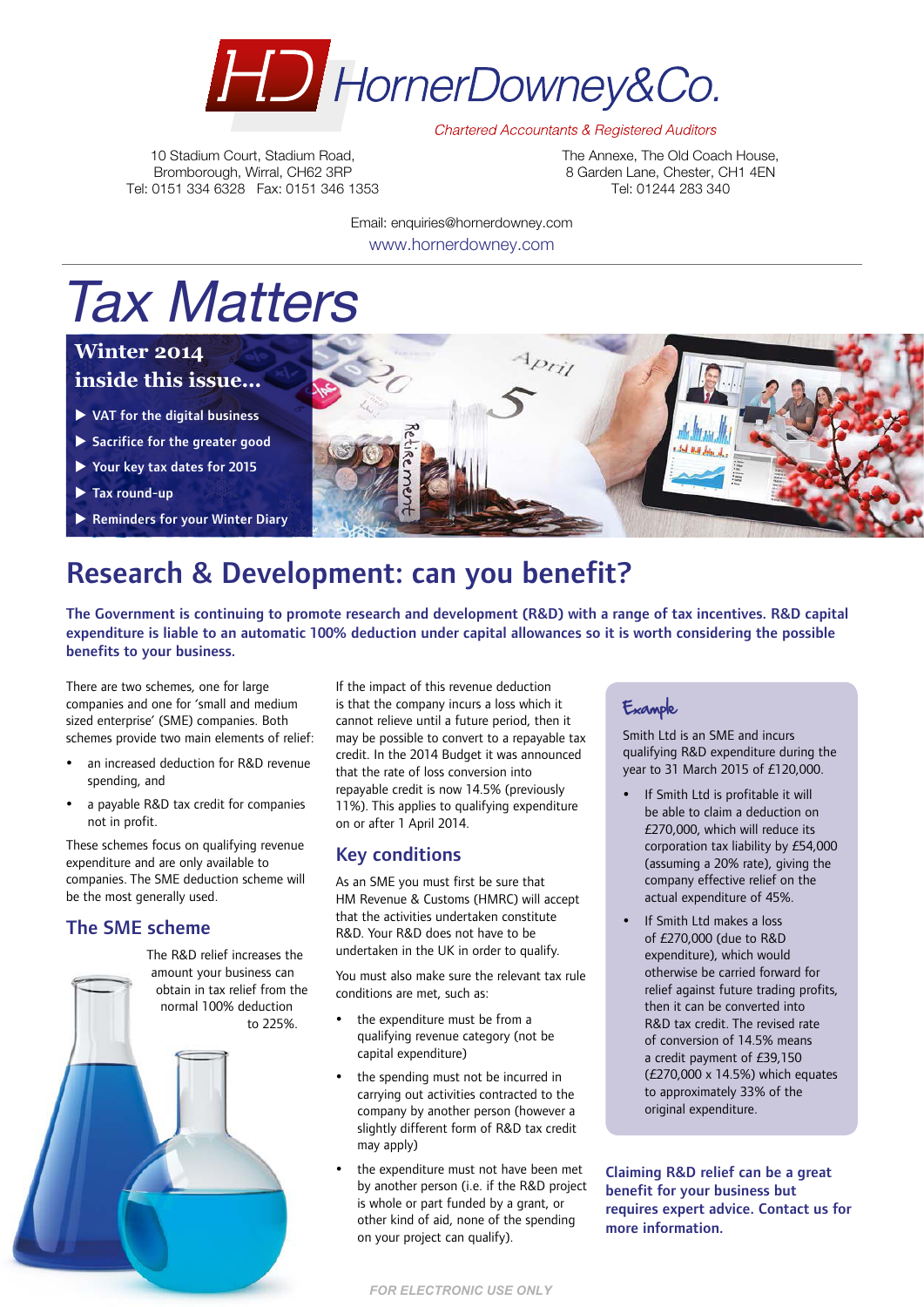### **VAT for digital business**

A new VAT service starts from 1 January 2015 for businesses supplying digital services in the EU. The 'Mini One Stop Shop' (MOSS) means that these businesses will not have to account and pay VAT separately in each country where they do business.

'Digital services' can include: broadcasting, telecoms and e-services such as apps, e-books, streaming, dating, journals, online newspapers/magazines and smartphone games.

#### Place of supply change

Currently, suppliers of digital services to non-business customers within the EU are subject to VAT in the member state where the supplier belongs. From 1 January 2015 the place of supply for VAT purposes will change to ensure that UK consumers of these services will pay UK VAT no matter where the supplier belongs.

In order that UK businesses supplying digital services do not have to register for VAT in every EU member state where they have customers, the optional VAT MOSS online service has been set up by HMRC. Other EU member states will be building their own systems.

HMRC said in a statement: 'The VAT MOSS is a tool that saves digital services suppliers from having to register for VAT in every member state in which they sell such services. Businesses with their main operation or headquarters in the UK will register with HMRC to use the service. They can register for the online service and then authorise an agent to act on their behalf'.

Between 27,000 and 42,000 UK businesses are expected to register with the service, most of them small and medium-sized enterprises. Registration for the service began in October 2014 and will be available to use from 1 January 2015.

For more information on how the change could affect your business and if MOSS is right for you, please contact us.



Pensions auto-enrolment is one of the most important developments for employers currently coming into effect. Businesses with fewer than 50 employees must implement the process from 1 June 2015. As a consequence, employers will be looking to maximise tax reliefs, while employees will also seek to join the scheme in the most cost-efficient manner possible. A salary sacrifice arrangement will be an attractive option to consider in achieving both goals.

From October 2018 the minimum contributions payable by the employer and employee rise to 3% and 5% respectively. An employer may wish to run a salary sacrifice arrangement alongside their other auto-enrolment provisions.

#### What is salary sacrifice?

Salary sacrifice arrangements involve a contractual right to one's cash pay being reduced. When drawing up such an arrangement the potential for future remuneration must be given up, and the new contract must state that the employee is entitled to lower cash and a benefit instead.

Under auto enrolment, salary sacrifice arrangements can be used to meet the full 8% contribution. It is essential that membership of the pension scheme can be achieved without the employee having to consent to the salary sacrifice arrangement in advance, and it is crucial that payment options are allowed other than salary sacrifice.

#### What's the advantage?

Both the employer and employee save money because there are reductions in the individual's gross pay in exchange for the pension contribution by the employer which is tax and NIC free. Therefore there are savings on:

- the employee's NIC payable on the salary sacrificed of up to 12% and
- the employer's NIC payable on the salary sacrificed of 13.8%.

There is no tax saving as the tax saved is cancelled out by the tax relief from HMRC that would have been available on the employee's contribution.

#### Example

An employee has a salary of £30,000 and surrenders the right to £1,500 (5%) salary in exchange for the employer making a pension contribution of the same amount. Using 2014/15 rates, the new salary is £28,500 with net pay of £22,335. The NIC saving is £180 (£1,500 x 12%). The employer saves 13.8% on the reduced salary of £207.

If there were no such arrangement, the employee has a lower net pay of £22,155 after £1,200 pension contributions are deducted from net pay. This would be topped up by HMRC with tax relief of £300 so that £1,500 goes into the pension scheme.

A salary sacrifice arrangement cannot reduce an employee's cash earnings below the National Minimum Wage.

#### Considerations for employees

Employees must consider the impact a reduction in pay could have on their personal finances. In particular, entitlement to state benefits such as Statutory Maternity Pay is affected.

If you need more advice with pensions auto-enrolment, or implementing salary sacrifice schemes, please contact us.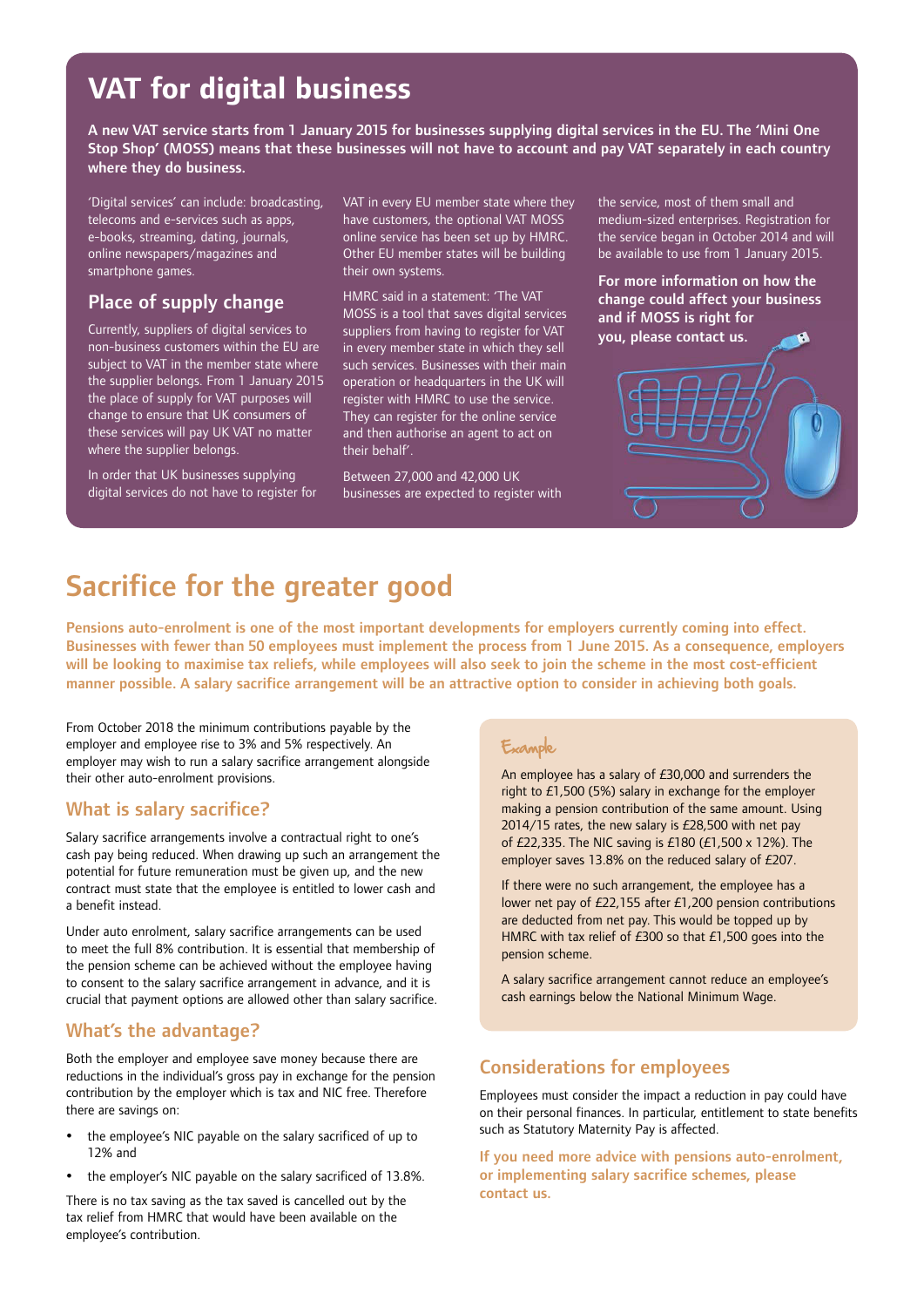

| s  |
|----|
| 4  |
| 11 |
| 18 |
| 25 |
|    |
|    |

### 31 January 2015

#### Tax returns - don't leave it too late!

The deadline for filing your 2014 self assessment tax return online is 31 January 2015. Returns not filed by this date will result in a £100 penalty. Where the return has still not been submitted after three months, daily penalties of £10 will accrue, continuing for a maximum of 90 days. Further penalties will be payable for prolonged filing failures.

We can prepare and file your tax return on your behalf, as well as advise you on which payments are due and when you should pay them. Contact us for details.

## 5 April 2015

#### Plan now to save tax ahead of the year end

The tax year end is 5 April 2015 - but don't wait until then to speak to us about saving tax!

The earlier we can discuss your personal and business arrangements with you, the more likely it is that we can implement sensible strategies to make sure you are legally compliant but also taking full advantages of the tax reliefs and allowances available, and not paying more tax than you need to. Here are just a few possible strategies to consider:

#### 1. Invest in a NISA

On 1 July this year ISAs were greatly simplified and relaunched, and all existing ISAs became New ISAs, or NISAs. Adults are now able to invest in any combination of cash or shares up to a total of £15,000. Savers aged between 16 and 18 can hold a cash NISA with up to £15,000 but cannot open a stocks and shares NISA. (In addition, Junior ISAs, for those aged under 18 who were not entitled to a Child Trust Fund account, allow investment of up to £4,000 in 2014/15.) You have until 5 April 2015 to maximise your 2014/15 tax-free NISA investment, but it's worth shopping around online for the best deals, particularly with interest rates for many products currently being relatively low.

#### 2. Pay into your pension

In some cases personal contributions into pension schemes can attract relief of up to 60%, which makes them an ideal tax-free investment. Pension contributions need to be made by 5 April 2015 for them to be applied against 2014/15 income. Relief is available for tax on annual contributions, limited to the greater of £3,600 (gross) or the amount of the UK relevant earnings, but subject also to the annual allowance (currently £40,000).

#### 3. Should you defer income?

The top income tax rate is 45% and the equivalent dividend tax rate is now 37.5%, so it might be practical to consider delaying the payment of your dividends until after the year end if your taxable income is likely to exceed £150,000, especially if you anticipate that your income in 2015/16 will be less. Contact us for more guidance on this.

#### 4. Take advantage of capital allowances

For a temporary period from 1 or 6 April 2014 to 31 December 2015, the majority of businesses are able to claim a 100% Annual Investment Allowance (AIA) - in effect, a year-one write off - on the first £500,000 of expenditure on most types of plant and machinery (but not cars). There are also some allowances available to encourage 'green' investment, for energysaving equipment and low  $CO<sup>2</sup>$  emissions cars. Typically, a purchase made just before the end of the current accounting year will mean the allowances will usually be available a year earlier than if the purchase was made just after the year end. In the same way, the disposal of an asset may trigger an earlier claim for relief or even an additional charge to tax.

#### 5. Transferring income

If your spouse or partner has little or no income, consider transferring income (or income-producing assets) to them to ensure that they are able to make full use of their personal allowances (£10,000 in 2014/15). However, care should be taken to avoid falling foul of the settlements legislation governing 'income shifting' and you need to consider the legal consequences of transfers. Children also have their own personal allowance,

meaning that income of up to £9,440 escapes tax this year, providing it does not originate from parental gifts. Make C sure you speak to us before acting.

These are just a few areas to consider and will not apply to everyone. We can help you to make the most of the tax-saving opportunities available to you ahead of the 5 April year end. Contact us for advice tailored to your circumstances.